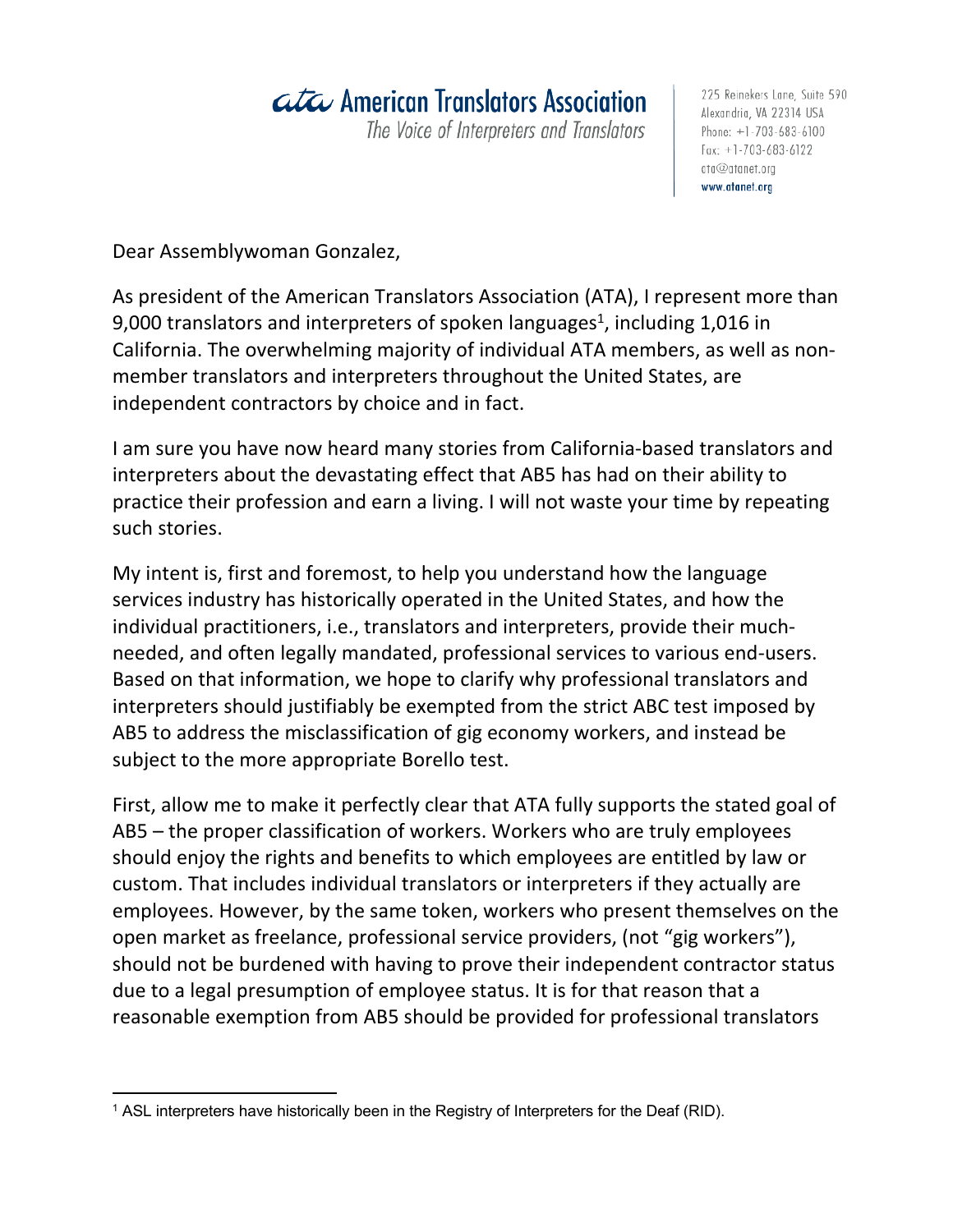and interpreters, the overwhelming majority of whom are not and do not wish to be treated as employees.

ATA applauds and thanks you for the inclusion of translators under the provisions for "professional services" in AB 1850. We would support amending this to read "professional translators and interpreters." Professional translators, and interpreters, are not merely "bilinguals," who happened to be able to speak or type in a foreign language, and the distinction between translation (written) and interpreting (oral) has been made by the US Supreme Court. Translators and interpreters are highly educated and highly trained professional service providers who undertake life-long education and professional development. Over 95% percent of ATA members have university or advanced degrees, and most specialize in complex fields such as software localization, bilingual legal proceedings, financial translations, or educational interpreting.

I would also like to provide additional information regarding translator and interpreter certification, barriers to entry, and prevailing business structures.

ATA is the only widely recognized certifying body for translators in the United States. ATA certification is currently available from English into 15 languages, and from 14 languages into English<sup>2</sup>, and is based on direction – certification from Spanish into English does not comprise certification from English into Spanish. As recently noted by Nimdzi, a leading T&I market researcher, there are at least 350 languages other than English spoken in the United States, meaning that ATA certification can only cover a small fraction of those languages.

The scope of coverage by entities certifying interpreters is similar. The number of languages for which interpreter certification is available for both legal and medical interpreters is similar to or even less than the number offered by ATA.

While certification is indeed a qualifying characteristic of a professional language service provider and is suitable as a potential qualifier for classification as a professional independent contractor, the limited number of languages in which translator or interpreter certification is available makes certification unsuitable as the **primary** criterion for such classification.

<sup>&</sup>lt;sup>2</sup> Into English from Arabic, Chinese, Croatian, Dutch, French, German, Italian, Japanese, Polish, Portuguese, Russian, Spanish, Swedish, and Ukrainian, and from English into Arabic, Croatian, Dutch, Finnish, French, German, Hungarian, Italian, Japanese, Polish, Portuguese, Russian, Spanish, Swedish, and Ukrainian. See https://atanet.org/certification/aboutcert\_overview.php#1 for details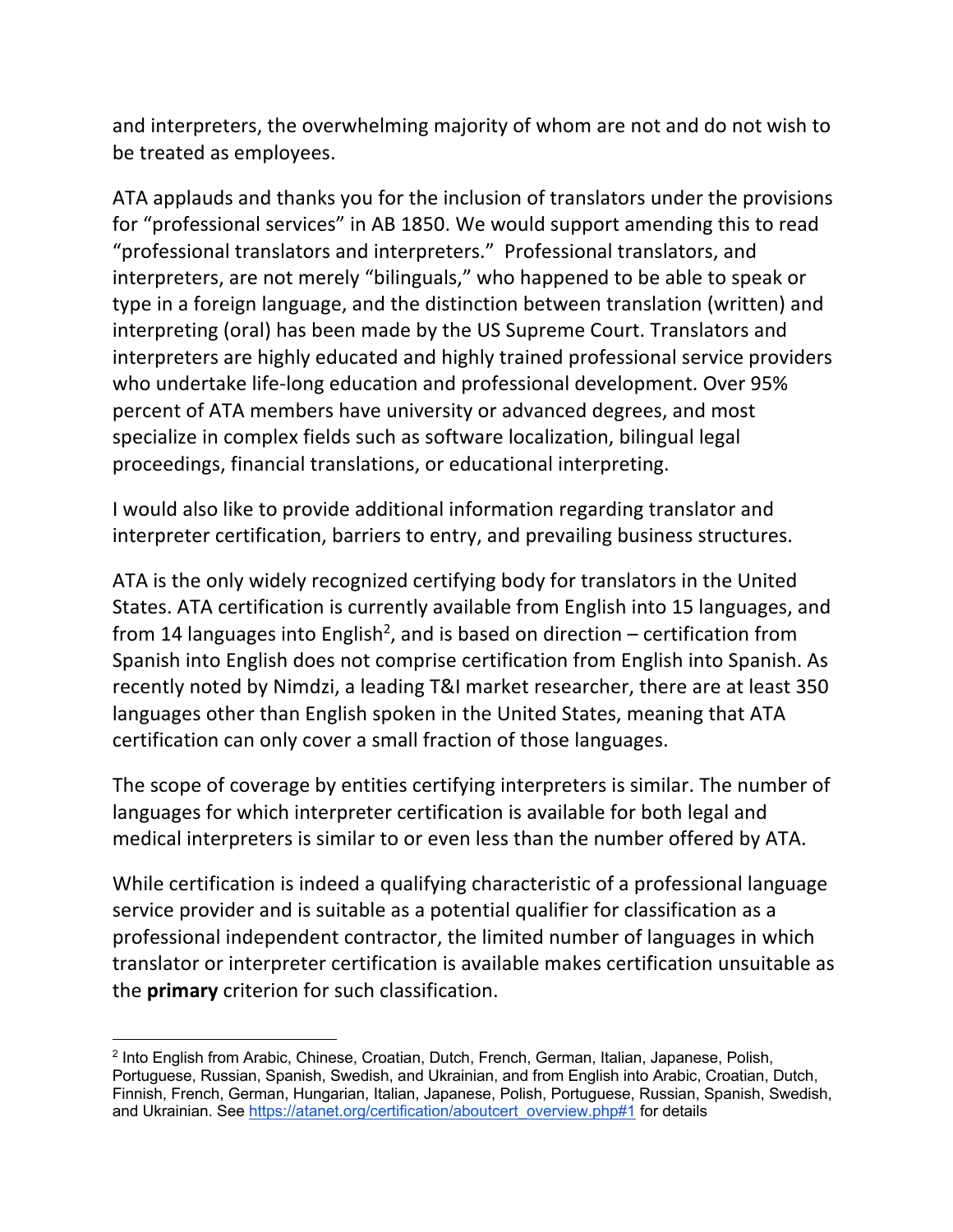Both ATA translator certification and interpreter certifications are rigorous psychometrically valid programs, tested and verified by independent professional and/or accrediting bodies. The term "certified" as used by insurance adjusters and other functionaries does not meet this standard.

Unlike state licensure, such as for medical and legal professionals, ATA certification is not a test of entry-level competency. As noted in the Guide to the ATA Certification Program, "*ATA certification is a mid-career credential for experienced, professional translators or interpreters*. (emphasis added). As such, mandating certification of translators as a prerequisite for classification as a professional service provider for worker classification purposes would effectively and unfairly disqualify almost all newcomers to the profession.

## Barriers to entry:

As an unregulated and unlicensed profession, it is true that there are few, if any, barriers to entry to the practice of translation and interpretation. Just as anyone can offer copywriting, computer programming, public relations, or any number of other professional services that are not legally protected, anyone can market and offer translation or interpretation services.

But there are barriers to success. Research supports the maxim that to be successful, professional translators and interpreters require university-level competency (ACTFL Superior/ILR 3) in both their source and target languages. They require in-depth knowledge of grammar, syntax, and a very extensive vocabulary to be able to properly and accurately convey meaning from one language to another. Mere "bilinguals," whether immigrants, heritage speakers, or native speakers with some foreign language training, generally do not possess this depth of knowledge, and quickly find themselves unable to succeed in a market that requires accuracy and high quality. About 95% of ATA members have undergraduate or higher degrees, including about 66% with graduate degrees and almost 10% with doctorate degrees. Nor does their education and training stop when they leave university.

Professional translators and interpreters must undertake continuing education in their languages, fields of specialization, technology, as well as best professional practices. While continuing education is a requirement to maintain ATA and other certifications, the vast majority of noncertified practitioners voluntarily undertake continuing education because they know it is a requirement for continued success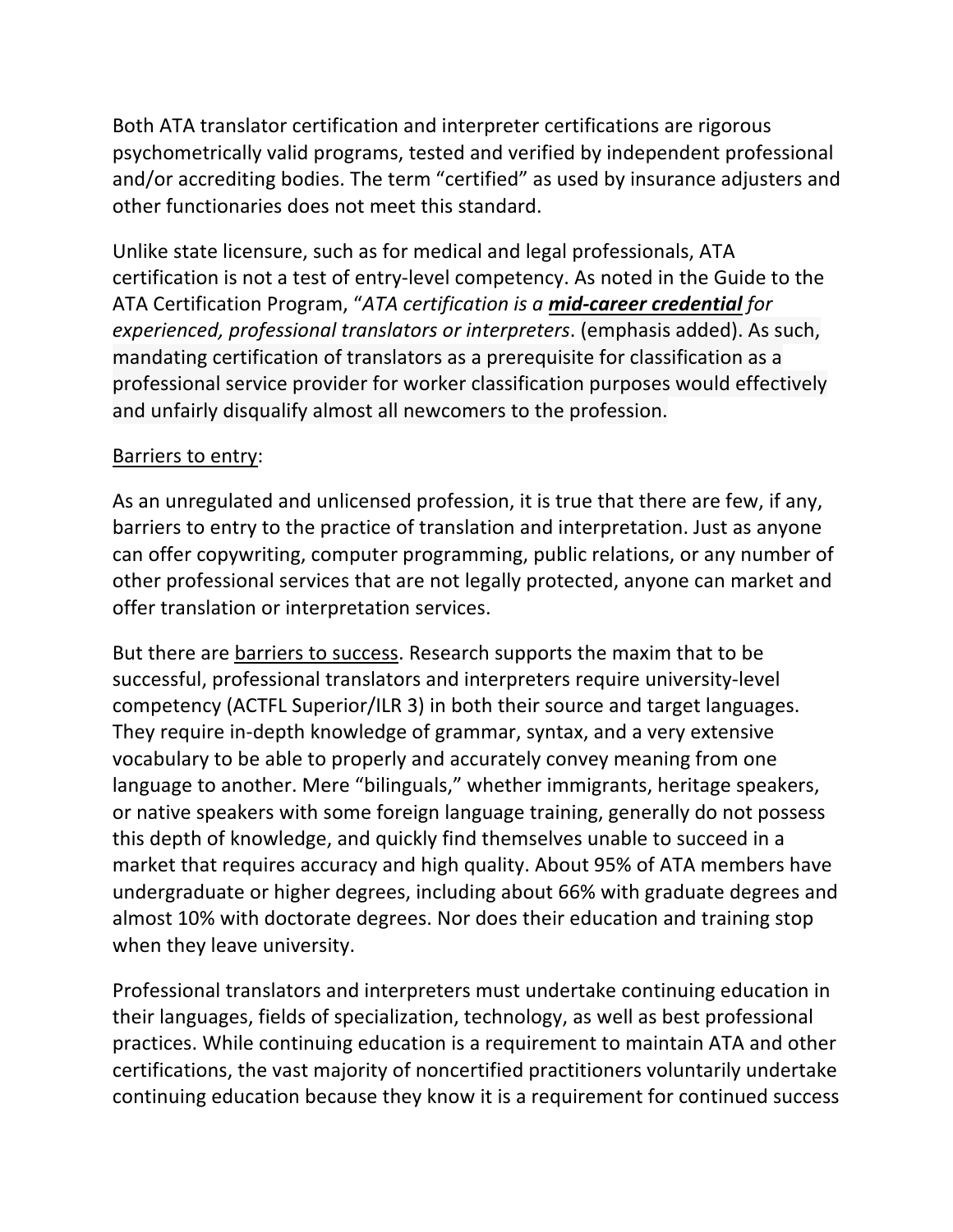and advancement in the profession. This is true not only of ATA members, but also members of other national, regional, and local T&I associations, such as the Northern California Translators Association (NCTA) and the Association of Translators and Interpreters in the San Diego Area (ATISDA). Membership in these types of organizations is a mark of professionalism and includes adherence to a code of professional practice and ethics.

## Relationship between translators and interpreters in hiring entities:

The modern T&I industry in the United States arose in the aftermath of World War II in the wake of America's economic and political dominance and the growing Cold War.

Translation "bureaus" as they were generally called then were founded to meet the growing need for translation, particularly in the commercial and legal market. These companies were generally owned and operated by practicing translators, often husband-and-wife teams, who did much of the work themselves. As demand grew, they would hire other translators and interpreters, either as inhouse employees or on a freelance basis if demand were insufficient to justify a full-time employee. They were generally located in major commercial centers such as New York, Boston, or San Francisco. They usually operated in a small targeted market, either limited to a small number of languages or specific geographical regions or fields of specialization. The industry was primarily focused on the commercial market as there was little demand for translation and interpreting by individuals.

Two developments in the last 20 years prompted a change in the T&I industry: federal civil rights mandates requiring language access for individuals with limited English proficiency (LEP)<sup>3</sup> as well as globalization and internationalization. The former vastly increased the demand for language services for individuals, especially interpreting services for immigrants and other LEP individuals, and California is the leading market for this growth. The latter not only increased

<sup>&</sup>lt;sup>3</sup> Specifically, Executive Order 13166, which "is designed to better enforce and implement an existing obligation: Title VI of the Civil Rights Act of 1964 prohibits recipients of federal financial assistance from discriminating based on national origin by, among other things, failing to provide meaningful access to individuals who are limited English proficient (LEP). The Executive Order requires federal agencies that provide federal financial assistance to develop guidance to clarify those obligations for recipients of such assistance." (https://www.lep.gov/faq/faqs-executive-order-13166/commonly-asked-questions-andanswers-regarding-executive-order-13166). Additionally, §1557 of the Patient Protection and Affordable Care Act, commonly known as "Obamacare", requires equal access in healthcare, to include language access for LEP individuals.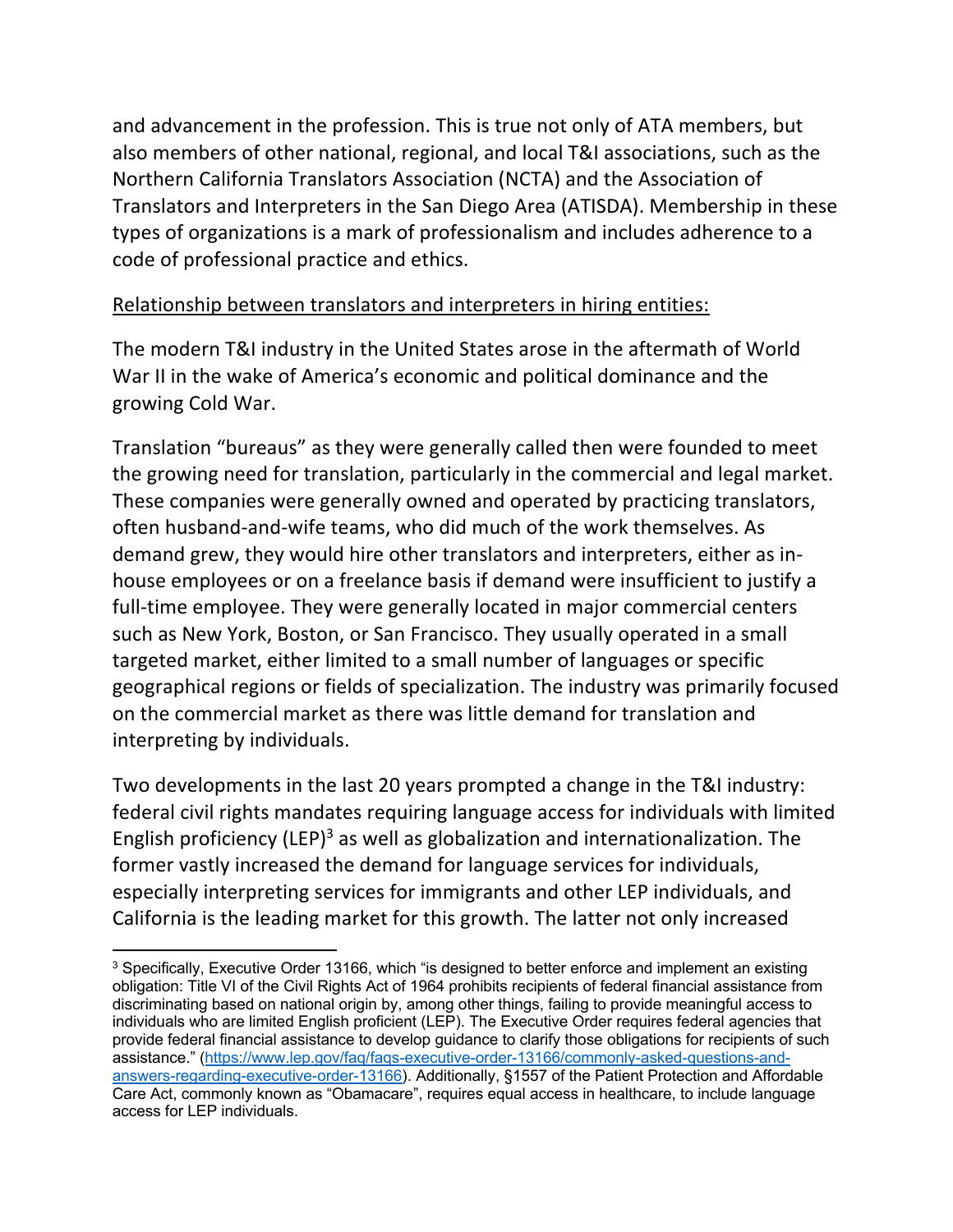demand in the commercial market but encouraged some language service companies (LSCs, the current term for the old "bureaus"), to expand their services internationally.

While these developments have caused the T&I industry to grow dramatically over the last 20 years and resulted in a different composition of the language service company landscape, the relationship between these companies, be they large national or international companies, or one of the thousands of small owner-operator companies serving local and regional markets, remains largely the same.

In-house employees handle sales, marketing, project management, desktop publishing, and in many companies, some translation, editing, proofreading, and revision. However, the majority of the actual language services, the translating or interpreting, or post-translation services such as editing and proofreading, is performed by freelance translators and interpreters acting as independent contractors. Layers of subcontracting and brokering are rare and considered to be outside ethical operations for professional translators and interpreters.

These freelancers are free to accept or reject work, to negotiate their fees, and to determine how they will perform their work. They can, and with almost no exceptions, do work for several other language service companies. In fact, working with 5 to 10 different language service companies is a de facto economic requirement because no single company can usually offer these freelancers sufficient work to enjoy a decent standard of living. While it is true that interpreters are generally unable to set the time or location for the provision of their services, those requirements are also not determined by the language service company, but rather by the individual or entity requesting interpretation services.

It should also be noted that, with some exceptions, language service companies are not mere "referral agencies," like online brokers of pet sitting, house cleaning, or other unskilled jobs. As mentioned above, LSCs also provide other value-added services such as project management, desktop publishing, consultation, and other related services in addition to translation and/or interpreting.

Based on the information provided above, I hope this provides a clearer picture of the translation and interpreting industry and profession.